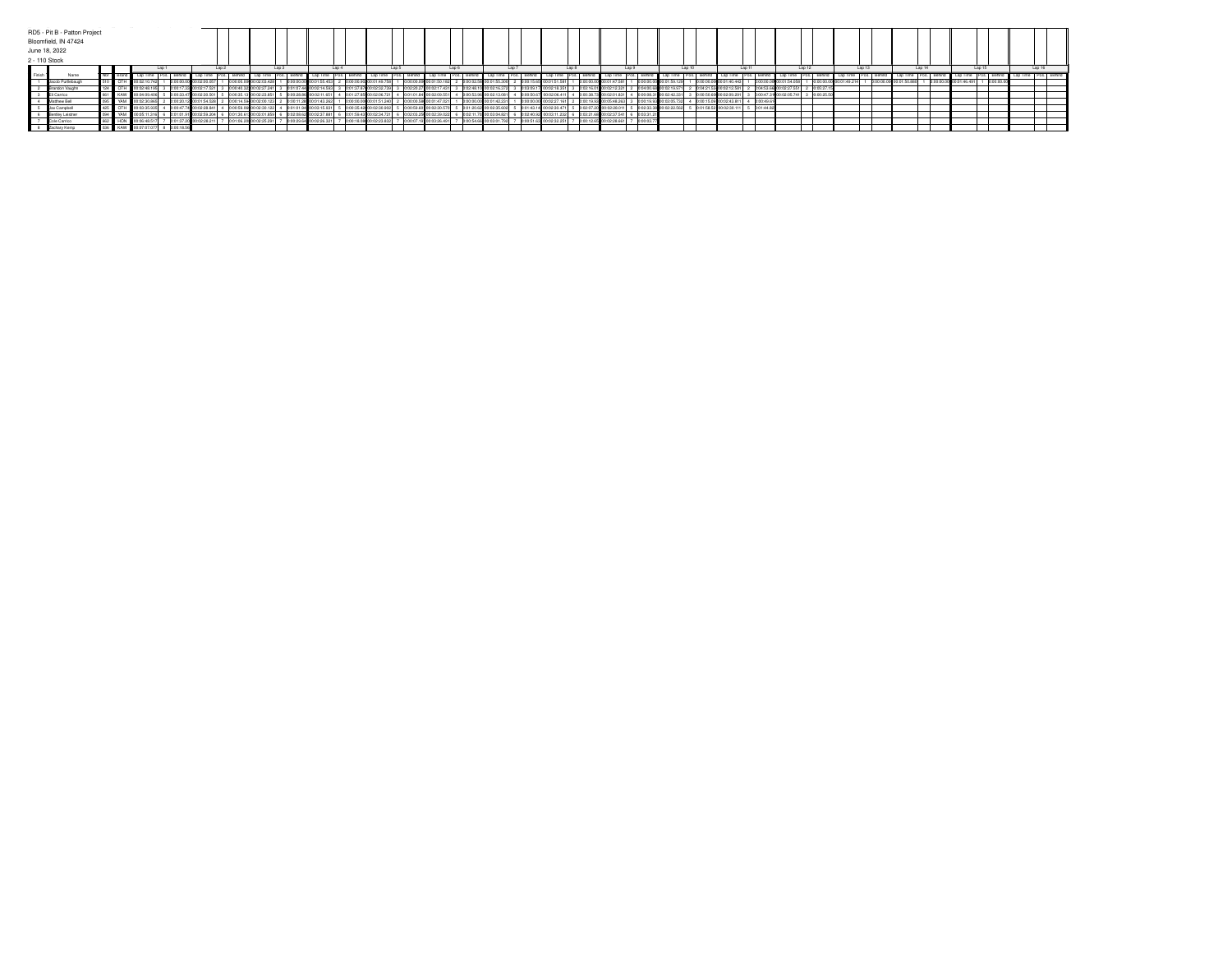| RD5 - Pit B - Patton Project |  |  |  |  |      |                                |       |  |       |                       |       |                     |  |                            |  |                         |  |      |                |       |              |            |        |        |  |        |        |  |         |  |  |  |
|------------------------------|--|--|--|--|------|--------------------------------|-------|--|-------|-----------------------|-------|---------------------|--|----------------------------|--|-------------------------|--|------|----------------|-------|--------------|------------|--------|--------|--|--------|--------|--|---------|--|--|--|
| Bloomfield, IN 47424         |  |  |  |  |      |                                |       |  |       |                       |       |                     |  |                            |  |                         |  |      |                |       |              |            |        |        |  |        |        |  |         |  |  |  |
| June 18, 2022                |  |  |  |  |      |                                |       |  |       |                       |       |                     |  |                            |  |                         |  |      |                |       |              |            |        |        |  |        |        |  |         |  |  |  |
| 4 - Open 15 & Under          |  |  |  |  |      |                                | _____ |  |       |                       |       |                     |  |                            |  |                         |  |      |                |       |              |            |        |        |  |        |        |  |         |  |  |  |
|                              |  |  |  |  | Lap3 |                                | Lap 4 |  | Lap 5 |                       | Lap 6 |                     |  | Lap 7                      |  | Lap8                    |  | Lap9 |                | Lap10 | Lap 11       |            | Lap 12 | Lap 13 |  | Lap 14 | Lap 15 |  | 1 an 16 |  |  |  |
| <b>B</b> Finish              |  |  |  |  |      |                                |       |  |       |                       |       |                     |  |                            |  |                         |  |      |                |       |              |            |        |        |  |        |        |  |         |  |  |  |
|                              |  |  |  |  |      |                                |       |  |       | 00:00.00000:07:41.634 |       | 100.00 00:02:17.591 |  | 1 0:00:00.00 00:02:21.7811 |  | 0:00:00.00 00:02:39.552 |  |      | 00 00:02:21.37 |       | 00:02:33.831 | 0:00:00.00 |        |        |  |        |        |  |         |  |  |  |
|                              |  |  |  |  |      | 9.20 00:02:40.969 2 0:01:55.13 |       |  |       |                       |       |                     |  |                            |  |                         |  |      |                |       |              |            |        |        |  |        |        |  |         |  |  |  |